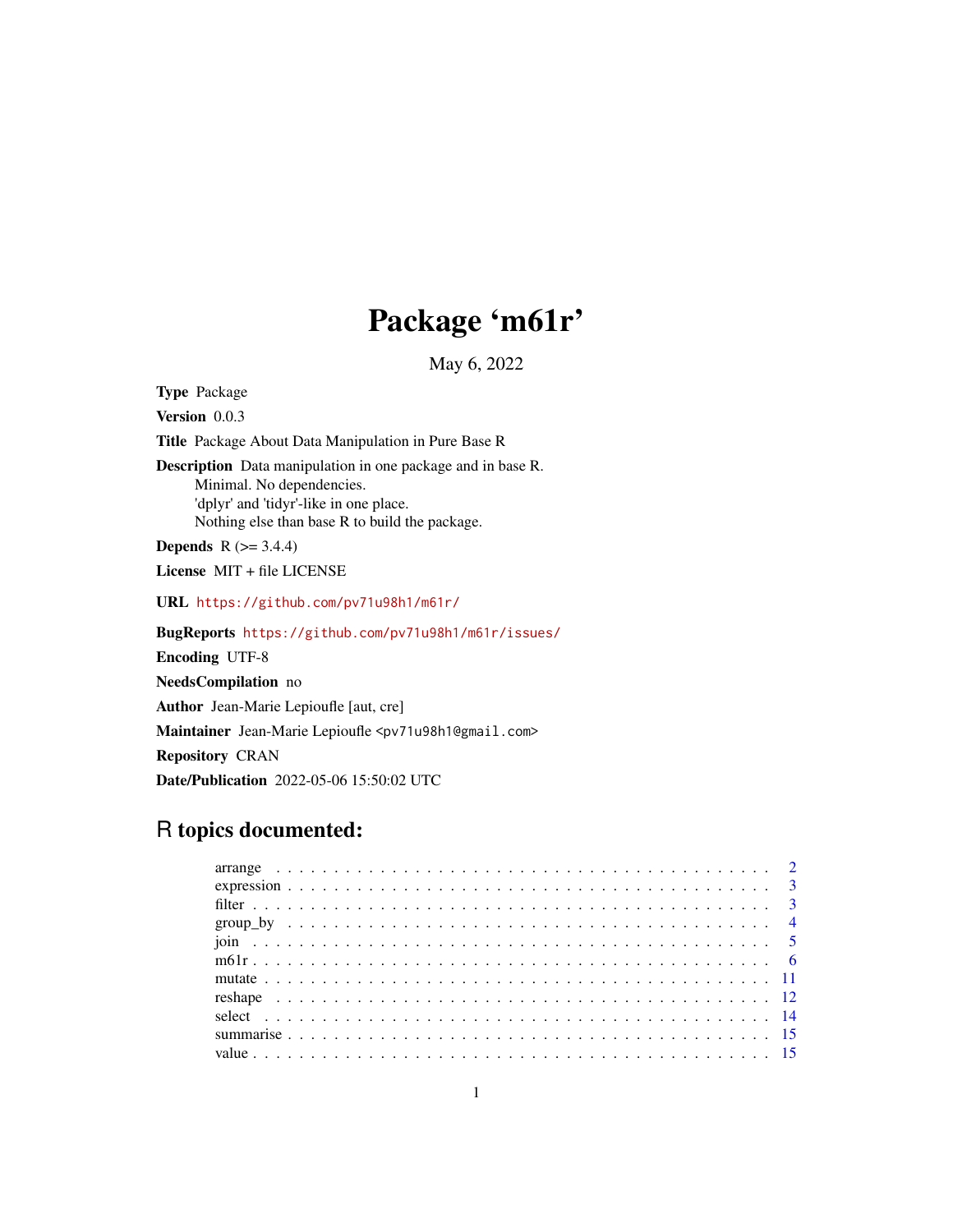<span id="page-1-0"></span>2 arrangement of the control of the control of the control of the control of the control of the control of the control of the control of the control of the control of the control of the control of the control of the contro

#### **Index** 2008 **[18](#page-17-0)**

arrange *Arrange your data.frames*

# Description

Re-arrange your data.frame in ascending or descending order and given one or several columns.

# Usage

arrange\_(df, ...) desange\_(df, ...)

# Arguments

| df       | data.frame                                |
|----------|-------------------------------------------|
| $\cdots$ | formula used for arranging the data.frame |

# Value

The functions return an object of the same type as df. The output has the following properties: Properties:

- Columns are not modified.
- Output get rows in the order specified by
- $\bullet$   $\ldots$
- Data frame attributes are preserved.

```
tmp <- arrange_(CO2,~c(conc))
head(tmp)
tmp <- arrange_(CO2,~c(Treatment,conc,uptake))
head(tmp)
tmp <- desange_(CO2,~c(Treatment,conc,uptake))
head(tmp)
```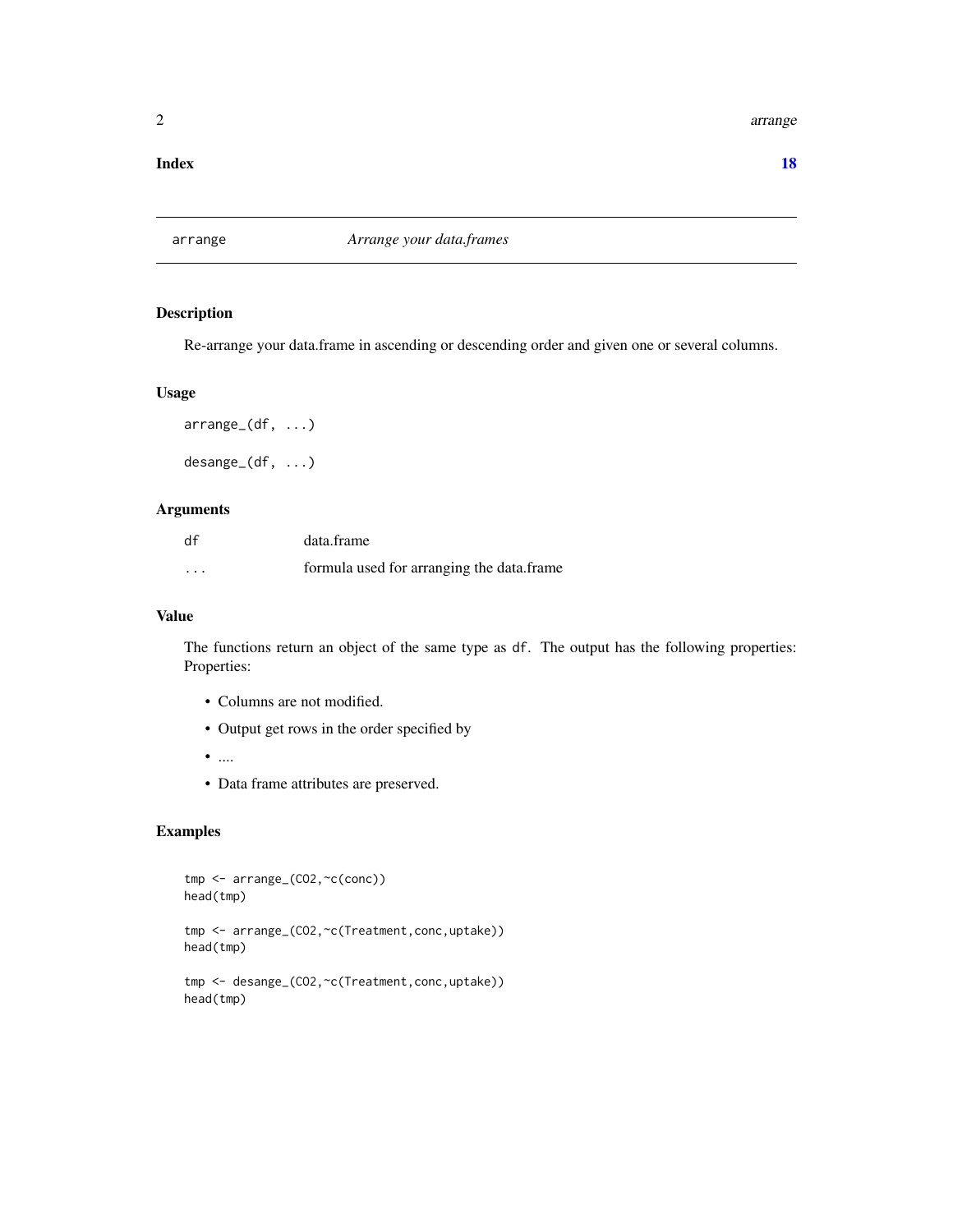<span id="page-2-0"></span>

# Description

Evaluate a formula on the data.frame.

#### Usage

```
expression_(df, group=NULL, fun_expr)
```
# Arguments

| df       | data.frame                                                        |
|----------|-------------------------------------------------------------------|
| group    | formula that describes the group                                  |
| fun_expr | formula that describes the expression to be run on the data.frame |

# Value

The function returns a list. Each element of the list get the result of processed expressions determined in ... on the whole data frame df if group is kept NULL, or for each group determined in group otherwise. The class of each element is intrinsic to the output of the expression determined in argument ....

#### Examples

```
expression_(CO2,fun_expr=~mean(conc))
```

```
expression_(CO2,fun_expr=~conc/uptake)
```
# with group expression\_(CO2,group=~Type,fun\_expr=~mean(uptake))

expression\_(CO2,group=~Type,fun\_expr=~lm(uptake~conc))

filter *filter a data.frame*

# Description

Filter rows of a data.frame with conditions.

### Usage

filter\_(df, subset = NULL)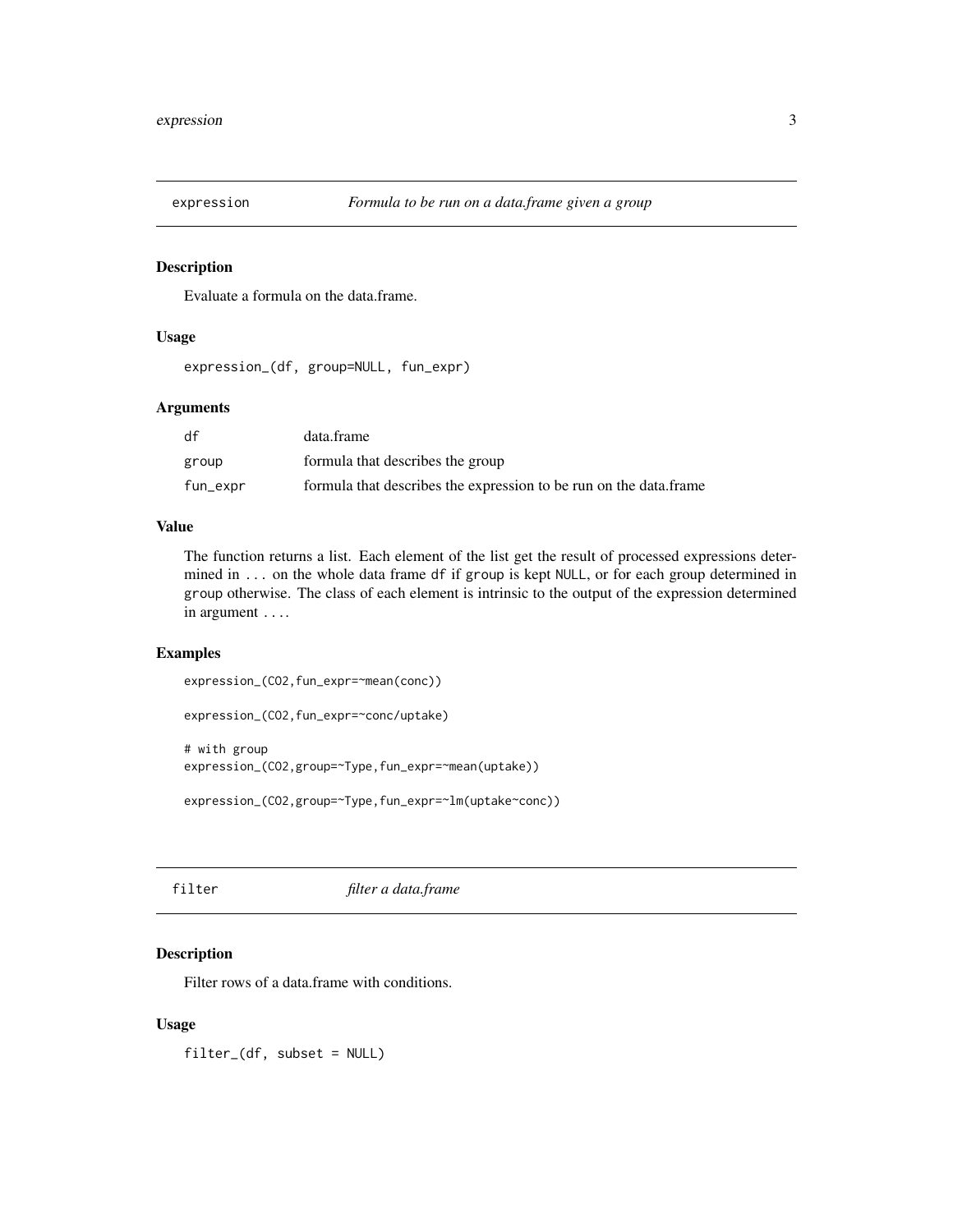#### <span id="page-3-0"></span>Arguments

| df     | data.frame                            |
|--------|---------------------------------------|
| subset | formula that describes the conditions |

# Value

The function returns an object of the same type as df. Properties:

- Columns are not modified.
- Only rows following the condtion determined by
- subset appear.
- Data frame attributes are preserved.

# Examples

tmp <- filter\_(CO2,~Plant=="Qn1") head(tmp) tmp <- filter\_(CO2,~Type=="Quebec") head(tmp)

group\_by *group\_by a data.frame by chosen columns*

# Description

Group a data.frame by chosen columns

# Usage

group\_by\_(df, group = NULL)

### Arguments

| df    | data.frame                       |
|-------|----------------------------------|
| group | formula that describes the group |

#### Value

The function returns a list. Each element of the list is a subset of data frame df. Subset is determined by variables given in group. Each data frame get the following properties:

- Columns are not modified.
- Only rows corresponding to the subset.
- Data frame attributes are preserved.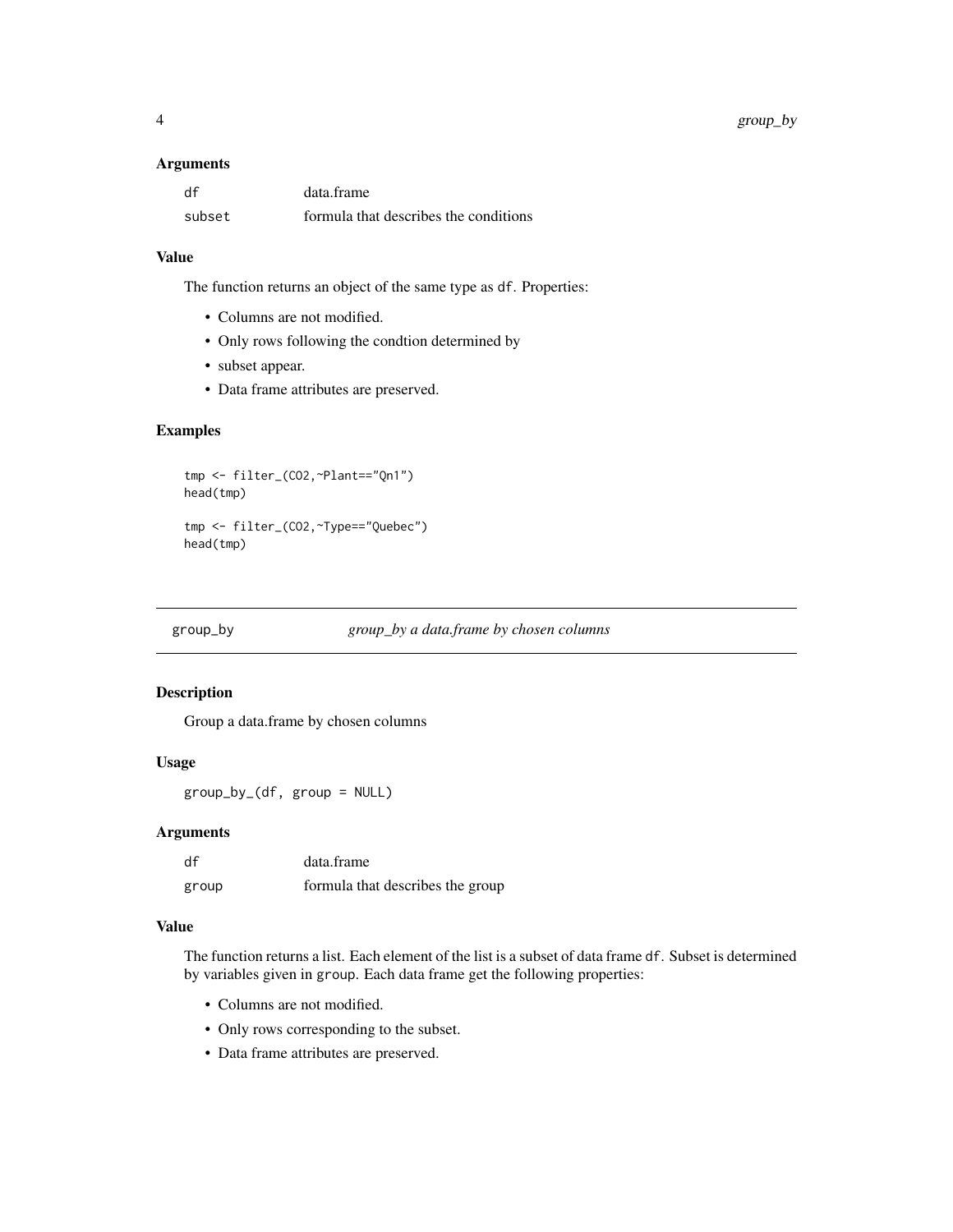<span id="page-4-0"></span>join 5

# Examples

```
tmp <- group_by_(CO2,~c(Type,Treatment))
```
tmp[[1]]

join *Join two data.frames*

# Description

Join two data.frames.

# Usage

| left_join_(df, df2, by = NULL, by.x = NULL, by.y = NULL)     |
|--------------------------------------------------------------|
| $anti\_join_(df, df2, by = NULL, by.x = NULL, by.y = NULL)$  |
| full_join_(df, df2, by = NULL, by.x = NULL, by.y = NULL)     |
| $inner\_join_{df, df2, by = NULL, by.x = NULL, by.y = NULL)$ |
| right_join_(df, df2, by = NULL, by.x = NULL, by.y = NULL)    |
| semi_join_(df, df2, by = NULL, by.x = NULL, by.y = NULL)     |

#### Arguments

| df   | data.frame                                                                                                                       |
|------|----------------------------------------------------------------------------------------------------------------------------------|
| df2  | data.frame                                                                                                                       |
| by   | column names of the pivot of both data.frame 1 and data.frame 2 if they are<br>identical. Otherwise, better to use by x and by y |
| by.x | column names of the pivot of data.frame 1                                                                                        |
| by.y | column names of the pivot of data.frame 2                                                                                        |

#### Value

The functions return a data frame. The output has the following properties:

- For functions left\_join(), inner\_join(), full\_join(), and right\_join(), output includes all df1 columns and all df2 columns. For columns with identical names in df1 and df2, a suffix '.x' and '.y' is added. For left\_join(), all df1 rows with matching rows of df2 For inner\_join(), a subset of df1 rows matching rows of df2. For full\_join(), all df1 rows, with all df2 rows. For right\_join(), all df2 rows with matching rows of df1.
- For functions semi\_join() and anti\_join(), output include columns of df1 only. For semi\_join(), all df1 rows with a match in df2. For anti\_join(), a subset of df1 rows not matching rows of df2.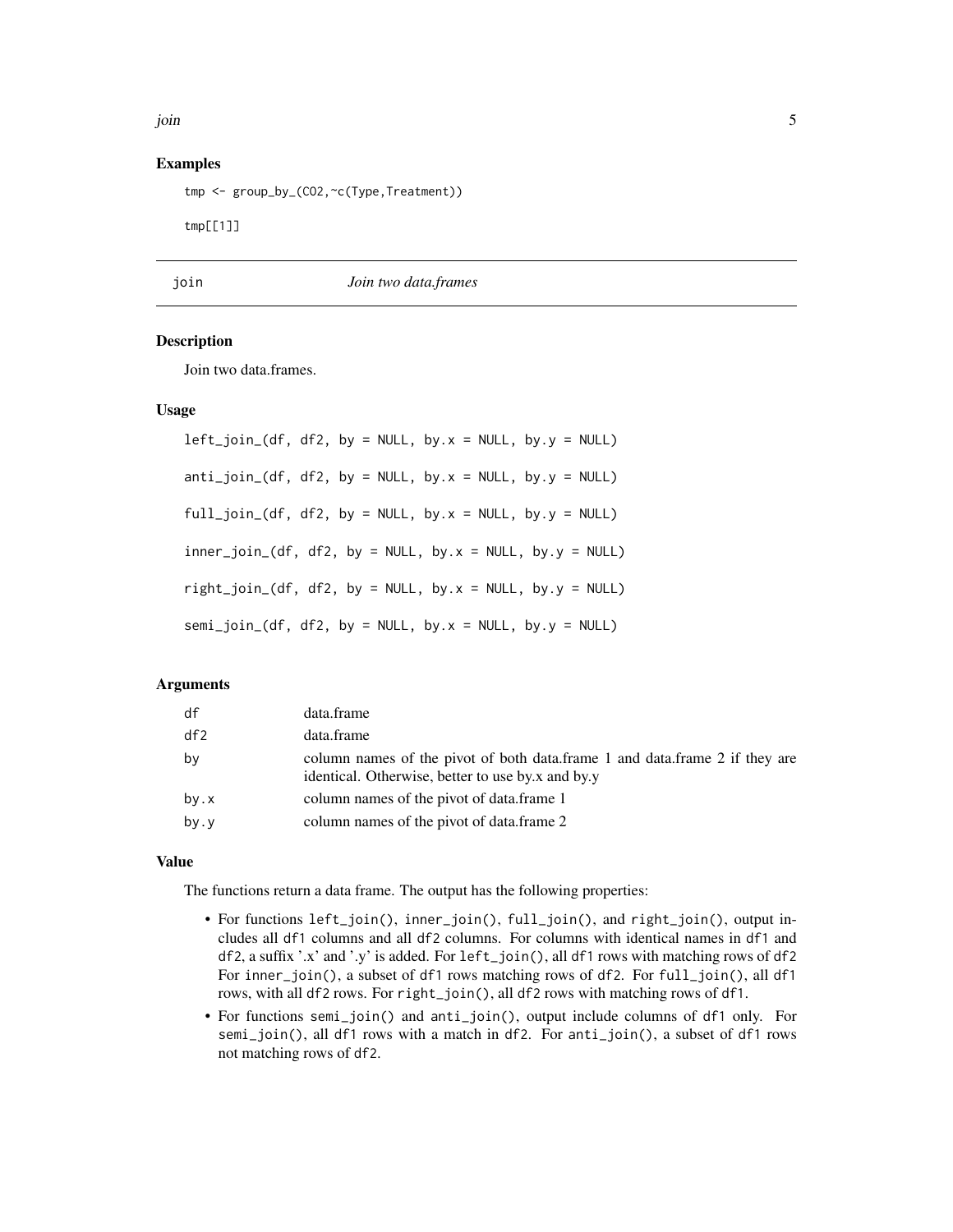#### <span id="page-5-0"></span>Examples

```
books <- data.frame(
             name = I(c("Tukey", "Venables", "Tierney","Ripley",
                    "Ripley", "McNeil", "R Core")),
             title = c("Exploratory Data Analysis",
                    "Modern Applied Statistics ...",
                    "LISP-STAT",
                    "Spatial Statistics", "Stochastic Simulation",
                    "Interactive Data Analysis",
                    "An Introduction to R"),
              other.author = c(NA, "Ripley", NA, NA, NA, NA,"Venables & Smith"))
authors <- data.frame(
             surname = I(c("Tukey", "Venables", "Tierney", "Ripley", "McNeil","Asimov")),
               nationality = c("US", "Australia", "US", "UK", "Australia","US"),
               deceased = c("yes", rep("no", 4), "yes"))tmp \leftarrow left\_join_{\odot} (books, authors, by.x = "name", by.y = "sumnew")head(tmp)
tmp \leq inner\_join_{books, authors, by.x = "name", by.y = "sumnew")head(tmp)
tmp \leftarrow full\_join_{books, authors, by.x = "name", by.y = "surname")head(tmp)
tmp \leftarrow right\_join_{oboks, authors, by.x = "name", by.y = "surname")head(tmp)
tmp \le semi_join_(books,authors, by.x = "name", by.y = "surname")
head(tmp)
tmp \leftarrow anti\_join_{books, authors, by.x = "name", by.y = "surname")head(tmp)
```
m61r *Create m61r object*

# Description

Create a m61r object that enables to run a sequence of operations on a data.frame.

#### Usage

 $m61r(df = NULL)$ ## S3 method for class 'm61r' x[i, j, ...]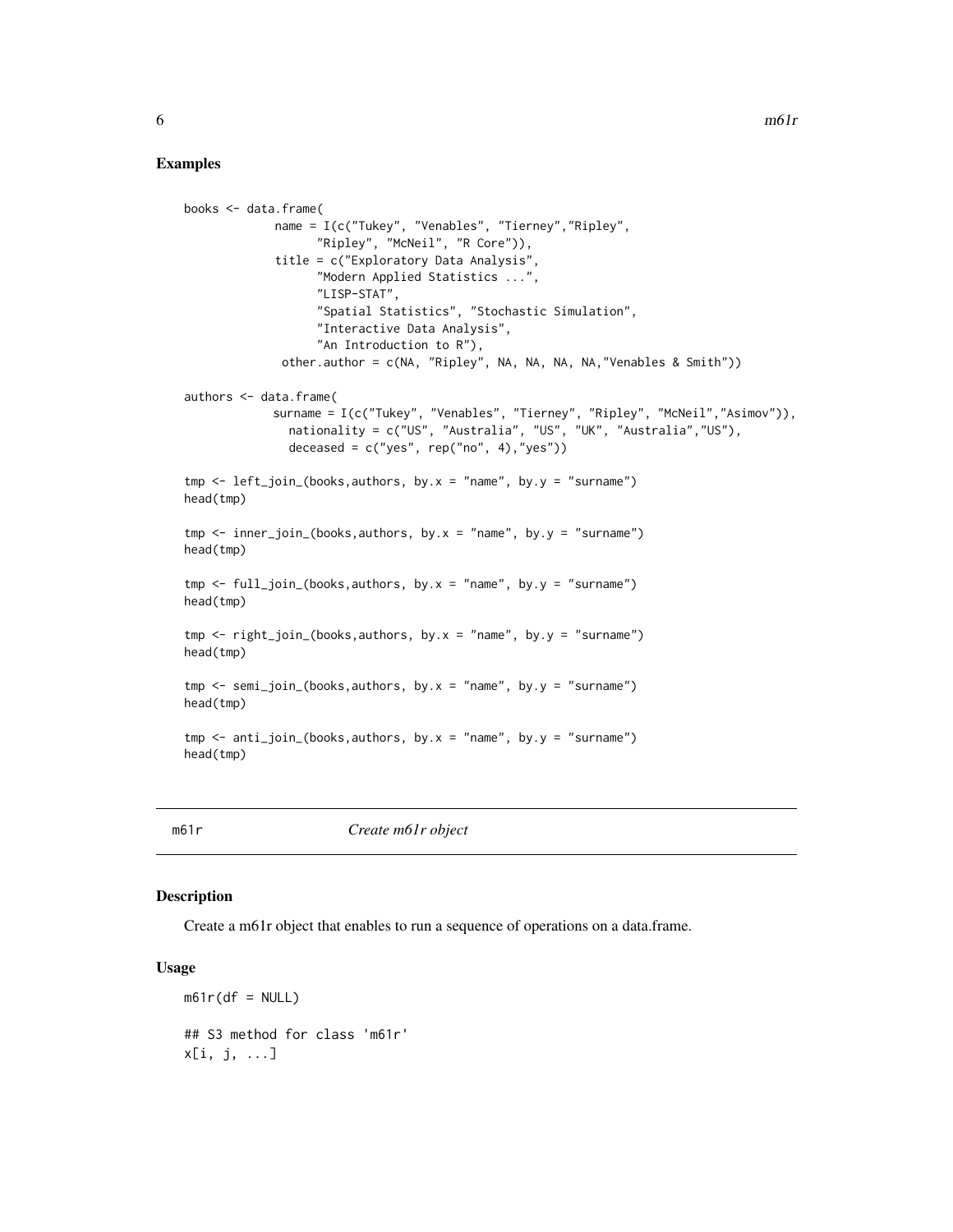```
## S3 replacement method for class 'm61r'
x[i, i] <- value
## S3 method for class 'm61r'
print(x, \ldots)## S3 method for class 'm61r'
names(x, \ldots)## S3 method for class 'm61r'
dim(x, \ldots)## S3 method for class 'm61r'
as.data.frame(x, ...)
## S3 method for class 'm61r'
rbind(x, \ldots)## S3 method for class 'm61r'
cbind(x, \ldots)
```
# Arguments

| df    | data.frame                                        |
|-------|---------------------------------------------------|
| X     | object of class m61r                              |
|       | row                                               |
| j.    | column                                            |
|       | further arguments passed to or from other methods |
| value | value to be assigned                              |

#### Value

The function m61r returns an object of type m61r.

Argument df get stored internally to the object m61r. One manipulates the internal data.frame by using internal functions similar to the ones implemented in package m61r for data.frames as arrange, desange, filter, join and its relatives, mutate and transmutate, gather and spread, select, groupe\_by, summarise, values and modify. The result of the last action is stored internally to the object m61r until the internal function values get called. It is thus possible to create a readable sequence of actions on a data.frame.

In addition,

- [.m61r returns a subset of the internal data.frame embedded to the object m61r.
- [<-. m61r assigns value to the internal data. frame embedded to the object m61r.
- print.m61r prints the internal data.frame embedded to the object m61r.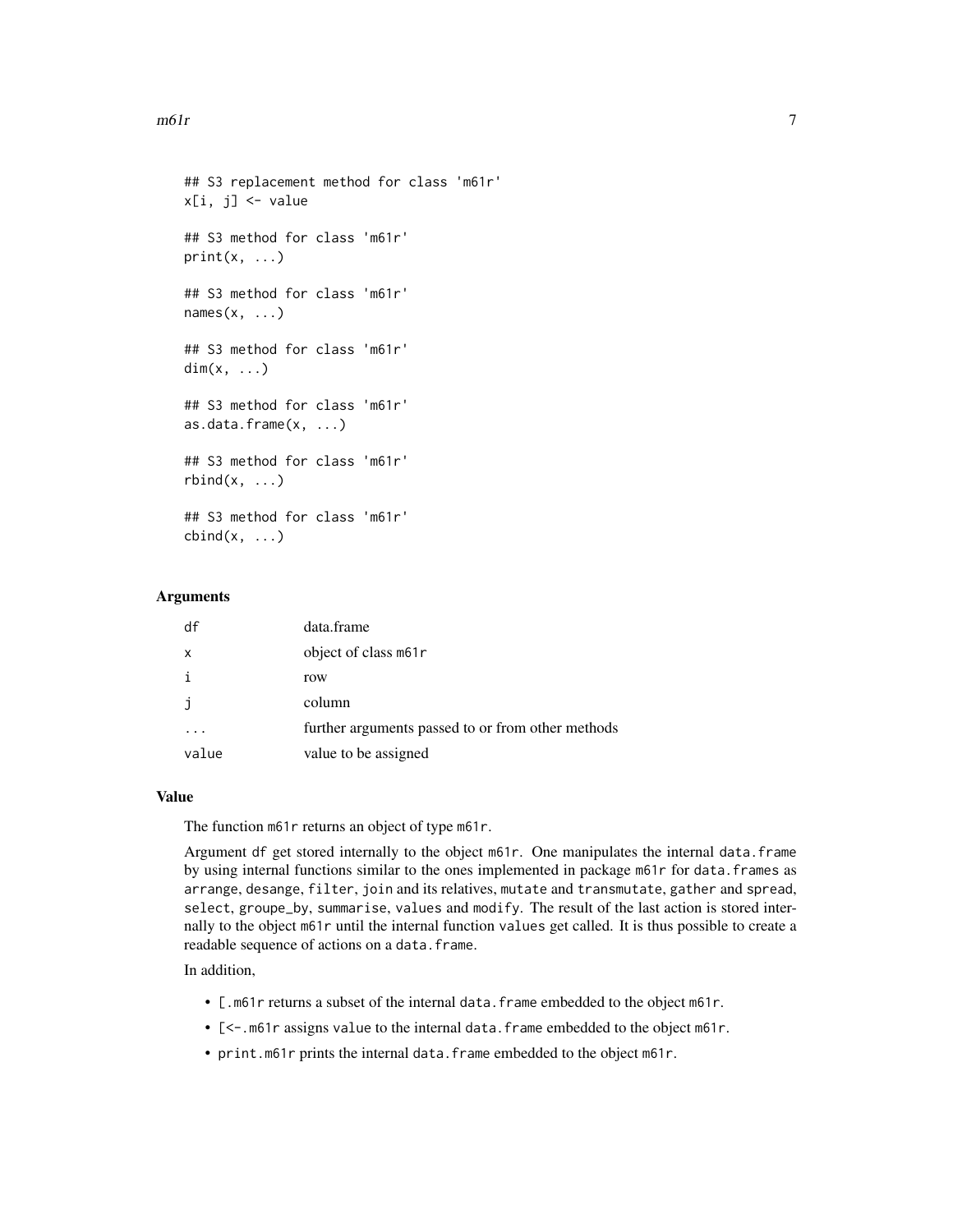- names.m61r provides the names of the column of the internal data.frame embedded to the object m61r.
- dim.m61r provides the dimensions of the internal data.frame embedded to the object m61r.
- as.data.frame.m61r extracts the internal data.frame embedded to the object m61r.
- cbind.m61r combines by \_c\_olumns two objects m61r.
- rbind.m61r combines by  $r_{\text{c}}$  ows two objects m61r.
- left\_join, anti\_join, full\_join, inner\_join, right\_join, semi\_join join two objects m61r.

Finally, it is possible to clone a m61r object into a new one by using the internal function clone.

```
# init
co2 <- m61r(df=CO2)
# filter
co2$filter(~Plant=="Qn1")
co2
co2$filter(~Type=="Quebec")
co2
# select
co2$select(~Type)
co2
co2$select(~c(Plant,Type))
co2
co2$select(~-Type)
co2
co2$select(variable=~-(Plant:Treatment))
co2
# mutate/transmutate
co2$mutate(z=~conc/uptake)
co2
co2$mutate(mean=~mean(uptake))
co2
co2$mutate(z1=~uptake/conc,y=~conc/100)
co2
co2$transmutate(z2=~uptake/conc,y2=~conc/100)
co2
# summarise
```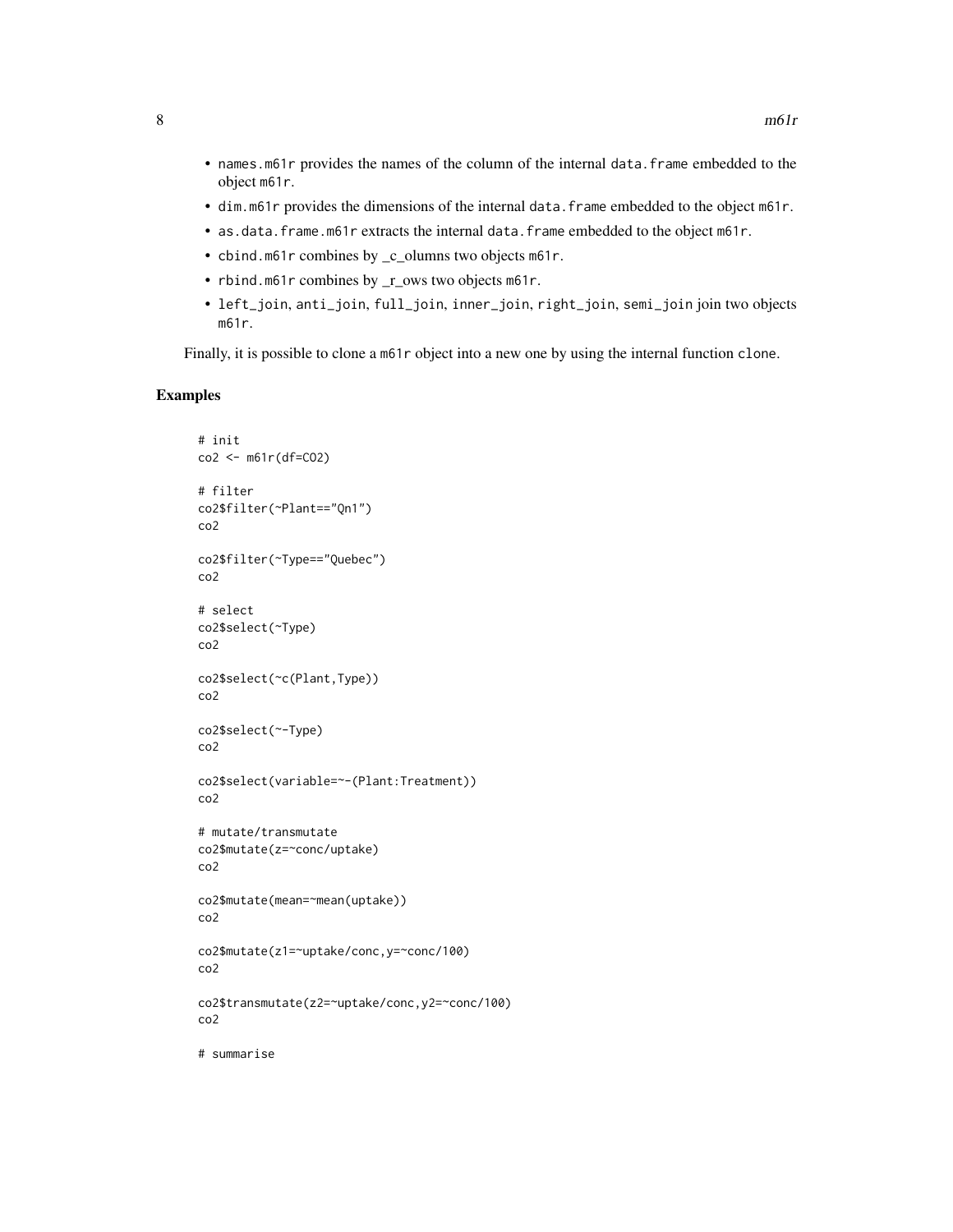#### $m61r$  9

```
co2$summarise(mean=~mean(uptake),sd=~sd(uptake))
co2
co2$group_by(~c(Type,Treatment))
co2$summarise(mean=~mean(uptake),sd=~sd(uptake))
co2
# arrange/dessange
co2$arrange(~c(conc))
co2
co2$arrange(~c(Treatment,conc,uptake))
co2
co2$desange(~c(Treatment,conc,uptake))
co2
# join
authors <- data.frame(
             surname = I(c("Tukey", "Venables", "Tierney", "Ripley", "McNeil")),
             nationality = c("US", "Australia", "US", "UK", "Australia"),
             deceased = c("yes", rep("no", 4)))books <- data.frame(
           name = I(c("Tukey", "Venables", "Tierney","Ripley",
                 "Ripley", "McNeil", "R Core")),
          title = c("Exploratory Data Analysis",
                 "Modern Applied Statistics ...",
                 "LISP-STAT",
                 "Spatial Statistics", "Stochastic Simulation",
                 "Interactive Data Analysis",
                 "An Introduction to R"),
       other.author = c(NA, "Ripley", NA, NA, NA, NA,"Venables & Smith"))
## inner join
tmp <- m61r(df=authors)
tmp$inner\_join(books, by.x = "surname", by.y = "name")tmp
## left join
tmp$left_join(books, by.x = "surname", by.y = "name")
tmp
## right join
tmp$right\_join(books, by.x = "surname", by.y = "name")tmp
## full join
tmp$full\_join(books, by.x = "surname", by.y = "name")tmp
## semi join
```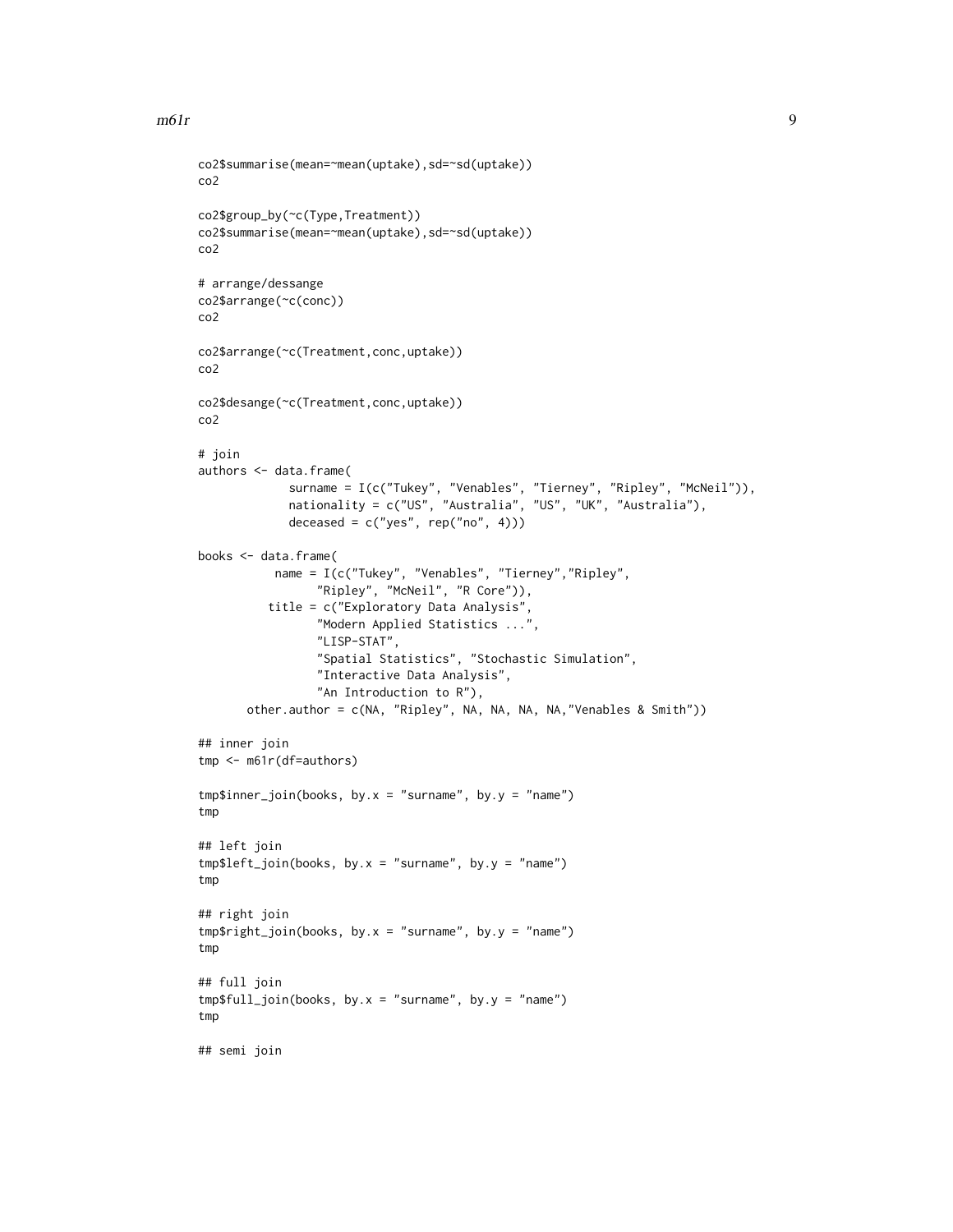```
tmp$semi\_join(books, by.x = "surname", by.y = "name")tmp
## anti join #1
tmp$anti\_join(books, by.x = "surname", by.y = "name")tmp
## anti join #2
tmp2 <- m61r(df=books)
tmp2$anti\_join(authors, by.x = "name", by.y = "surname")tmp2
## with two m61r objects
tmp1 < - m61r(books)tmp2 <- m61r(authors)
tmp3 < - anti\_join(tmp1, tmp2, by.x = "name", by.y = "surname")tmp3
# Reshape
## gather
df3 \leq data.frame(id = 1:4,
                 age = c(40,50,60,50),
                  dose.a1 = c(1, 2, 1, 2),
                  dose.a2 = c(2,1,2,1),
                  dose.a14 = c(3,3,3,3))
df4 <- m61r::m61r(df3)
df4$gather(pivot = c("id","age"))
df4
## spread
df3 \leq data.frame(id = 1:4,
                  age = c(40,50,60,50),
                  dose.a1 = c(1, 2, 1, 2),
                  dose.a2 = c(2,1,2,1),
                 dose.a14 = c(3,3,3,3))
df4 <- m61r::gather_{d}f3, pivot = c("id", "age"))df4 <- rbind(df4,
  data.frame(id=5, age=20,parameters="dose.a14", values=8),
  data.frame(id=6, age=10,parameters="dose.a1",values=5))
tmp <- m61r::m61r(df4)
tmp$spread(col_name="parameters",col_values="values",pivot=c("id","age"))
tmp
# equivalence
co2 # is not equivalent to co2[]
co2[] # is equivalent to co2$values()
co2[1,] # is equivalent to co2$values(1,)
co2[,2:3] # is equivalent to co2$values(0,2:3)
```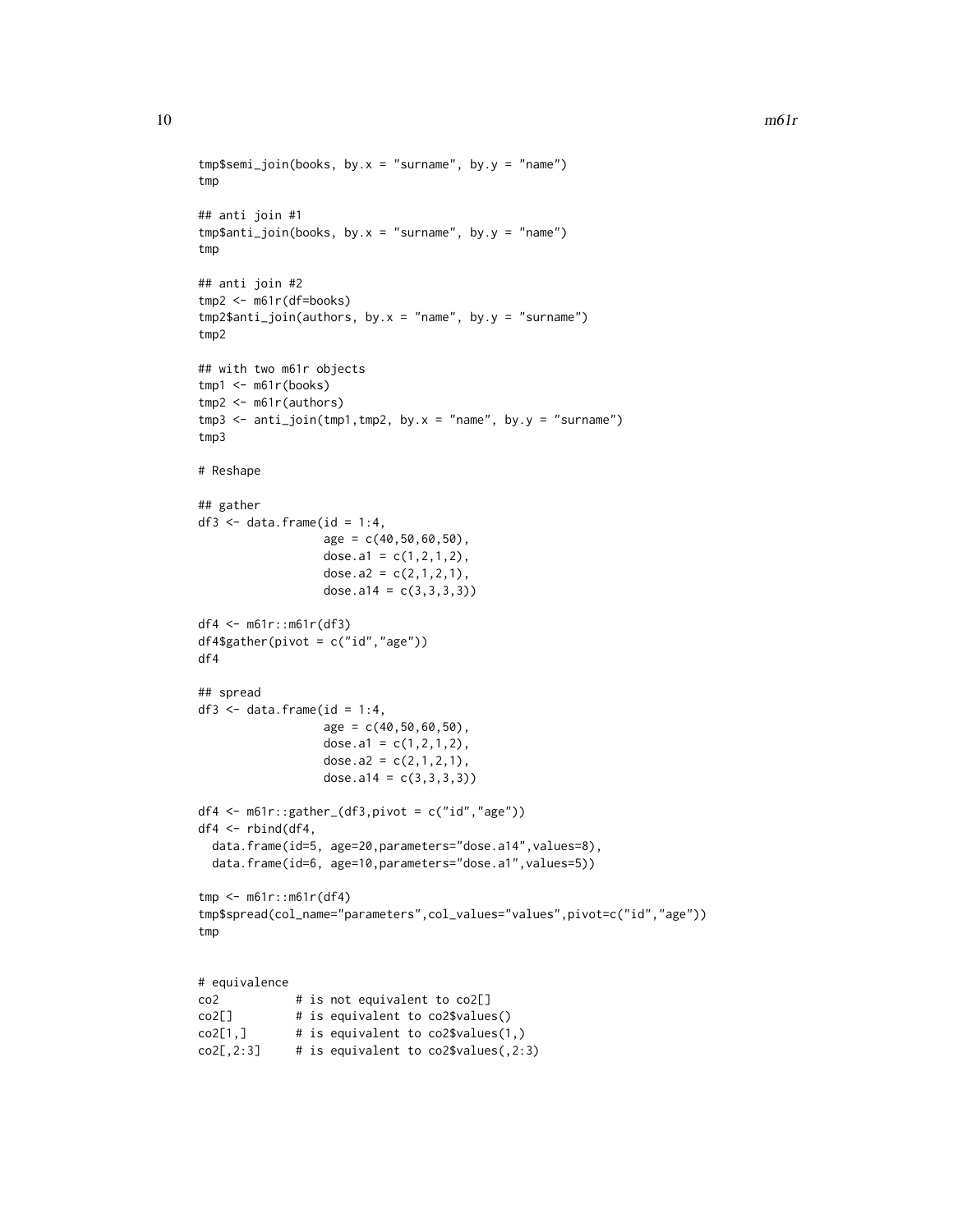#### <span id="page-10-0"></span>mutate the contract of the contract of the contract of the contract of the contract of the contract of the contract of the contract of the contract of the contract of the contract of the contract of the contract of the con

```
co2[1:10,1:3] # is equivalent to co2$values(1:10,2:3)co2[1,"Plant"]# is equivalent to co2$values(1,"Plant")
# modification on m61r object only stay for one step
co2[1,"conc"] <- 100
co2[1,] # temporary result
co2[1,] # back to normal
# WARNING:
# Keep the brackets to manipulate the intern data.frame
co2[] < co2[-1, ]co2[1:3,] # temporary result
co2[1:3,] # back to normal
# ... OR you will destroy co2, and only keep the data.frame
# co2 <- co2[-1,]
# class(co2) # data.frame
# descriptive manipulation
names(co2)
dim(co2)
str(co2)
## cloning
# The following will only create a second variable that point on
# the same object (!= cloning)
foo <- co2
str(co2)
str(foo)
# Instead, cloning into a new environemnt
foo <- co2$clone()
str(co2)
str(foo)
```
mutate *Mutate and transmutate a data.frame*

#### Description

Mutate and transmutate a data.frame.

#### Usage

```
mutate_{d}(f, \ldots)
```
transmutate\_(df, ...)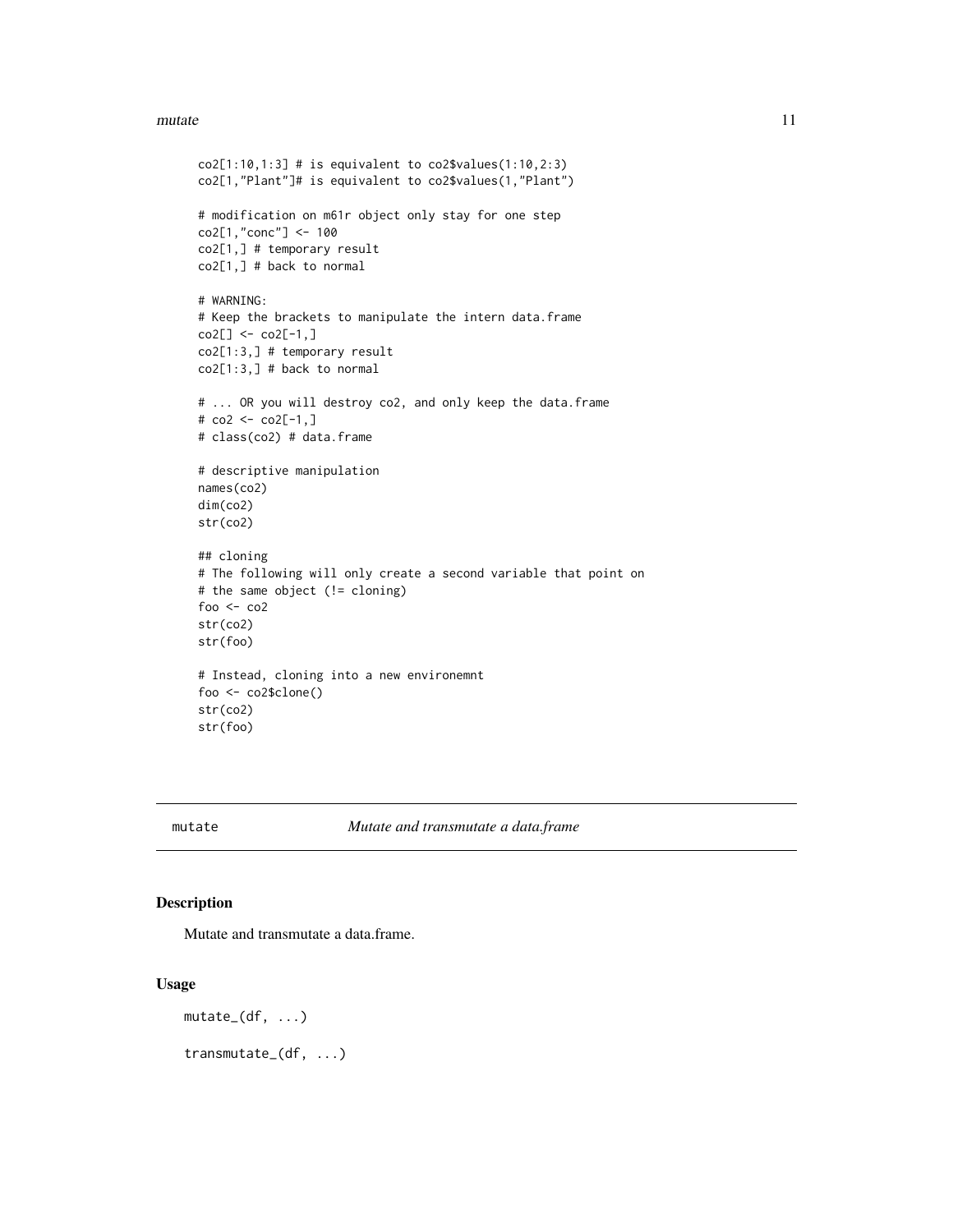<span id="page-11-0"></span>12 reshape

#### Arguments

| df                      | data.frame                                             |
|-------------------------|--------------------------------------------------------|
| $\cdot$ $\cdot$ $\cdot$ | formula used for mutating/transmutating the data.frame |

# Value

The functions return a data frame. The output has the following properties:

- For function mutate\_(), output includes all df columns. In addition, new columns are created according to argument ... and placed after the others.
- For function transmutate\_(), output includes only columns created according to argument ... and placed after the others.

#### Examples

```
tmp <- mutate_(CO2,z=~conc/uptake)
head(tmp)
```

```
# Return an warning: expression mean(uptake) get a result with 'nrow' different from 'df'
# tmp <- mutate_(CO2,mean=~mean(uptake))
```

```
tmp <- mutate_(CO2,z1=~uptake/conc,y=~conc/100)
head(tmp)
```

```
tmp <- transmutate_(CO2,z2=~uptake/conc,y2=~conc/100)
head(tmp)
```
reshape *Reshape a data.frame*

# Description

Reshape a data.frame.

#### Usage

```
gather_(df, new_col_name = "parameters", new_col_values = "values",
 pivot)
```
spread\_(df, col\_name, col\_values, pivot)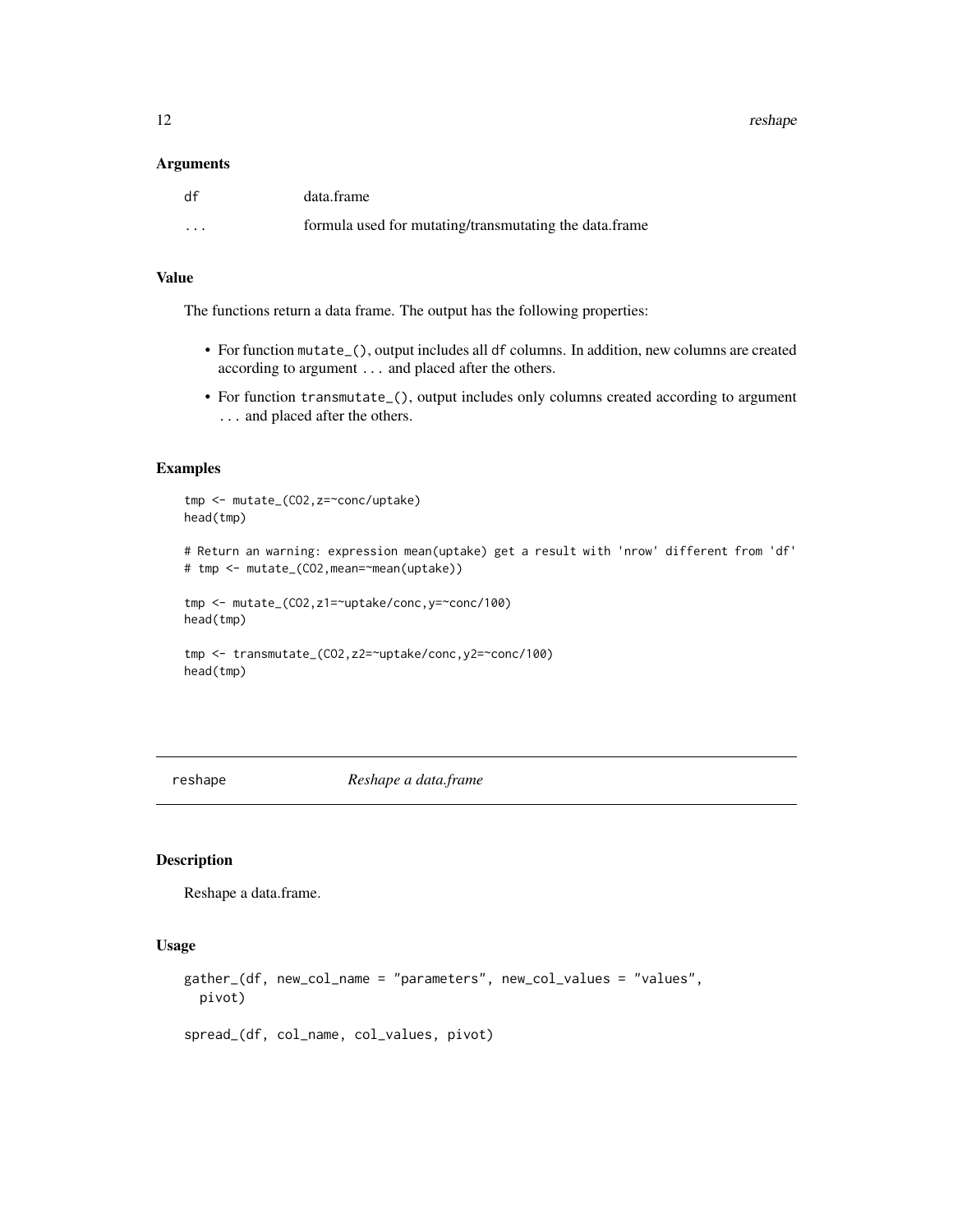#### reshape that the state of the state of the state of the state of the state of the state of the state of the state of the state of the state of the state of the state of the state of the state of the state of the state of t

#### Arguments

| df           | data.frame                                      |
|--------------|-------------------------------------------------|
| new_col_name | name of the new column 'parameters'             |
|              | new_col_values name of the new columns 'values' |
| col name     | name of the column 'parameters'                 |
| col_values   | name of the new columns 'values'                |
| pivot        | name of the columns used as pivot               |

### Details

A data frame is said 'wide' if several of its columns describe connected information of the same record. A data frame is said 'long' if two of its columns provide information about records, with one describing their name and the second their value. Functions gather\_() and spread\_() enable to reshape a data frames from a 'wide' format to a 'long' format, and vice-versa.

#### Value

The functions return a data frame.

- Output from function gather\_() get 'pivot' columns determined by argument pivot, and 'long' columns named according to arguments new\_col\_name and new\_col\_values.
- Output from function spread\_() get 'pivot' columns determined by argument pivot, and 'wide' columns named according to values in column determined by argument col\_name. For 'wide' columns, each row corresponds to values present in column determined by argument col\_values.

```
df3 \leq data.frame(id = 1:4,
                    age = c(40,50,60,50),
                    dose.a1 = c(1,2,1,2),
                    dose.a2 = c(2,1,2,1),
                    dose.a14 = c(3,3,3,3)gather_(df3,pivot = c("id","age"))
df4 <- gather_{d}(df3,pivot = c("id", "age"))
df5 <- rbind(df4,
    data.frame(id=5, age=20,parameters="dose.a14", values=8),
    data.frame(id=6, age=10,parameters="dose.a1",values=5))
spread_(df5,col_name="parameters",col_values="values",pivot=c("id","age"))
```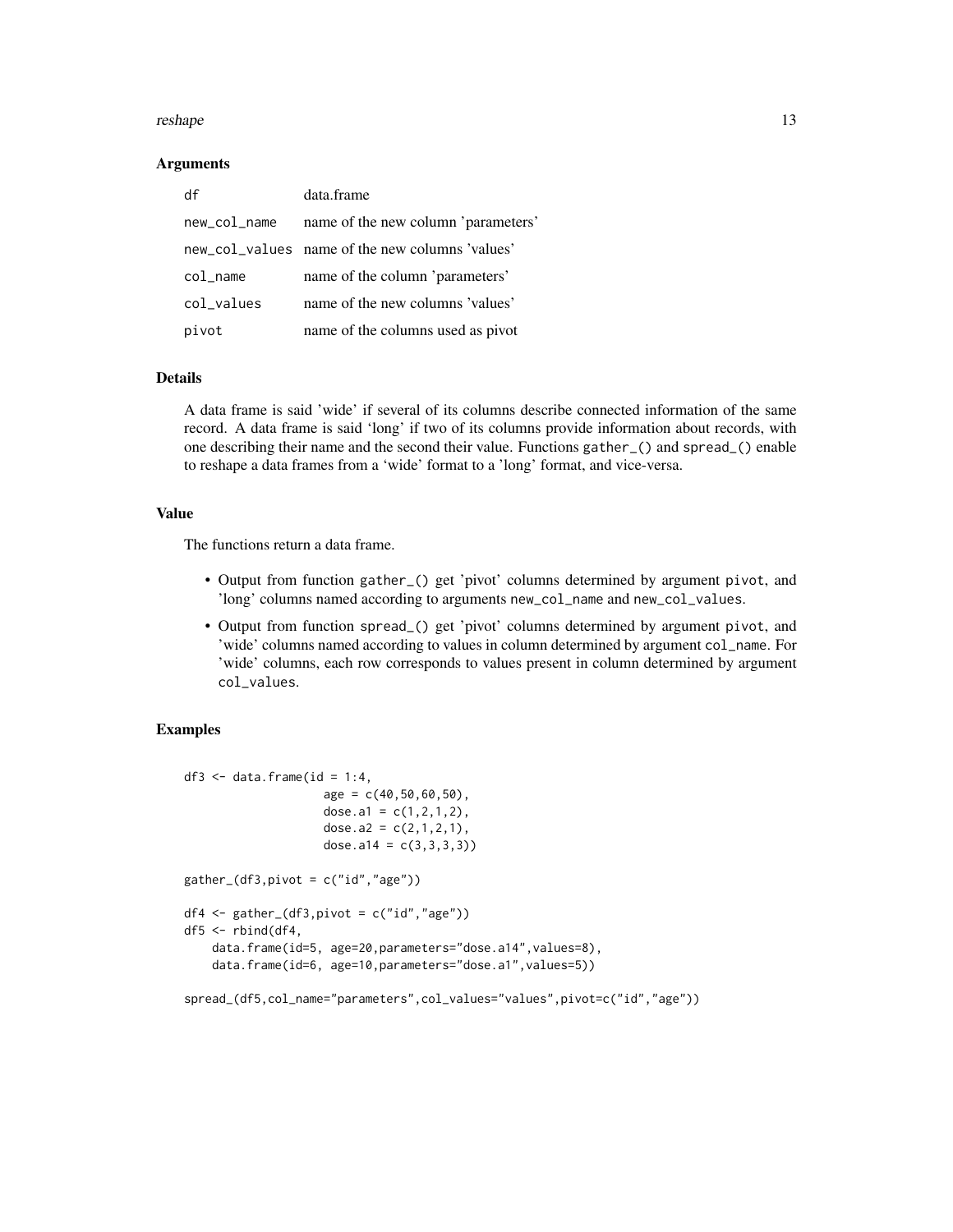<span id="page-13-0"></span>

# Description

Select columns of a data.frame.

# Usage

select\_(df, variable = NULL)

# Arguments

| df       | data.frame                           |
|----------|--------------------------------------|
| variable | formula that describes the selection |

# Value

select\_() returns a data frame. Properties:

- Only columns following the condtion determined by
- variable appear.
- Rows are not modified.

```
tmp <- select_(CO2,~Type)
head(tmp)
tmp <- select_(CO2,~c(Plant,Type))
head(tmp)
tmp <- select_(CO2,~-Type)
head(tmp)
tmp <- select_(CO2,variable=~-(Plant:Treatment))
head(tmp)
```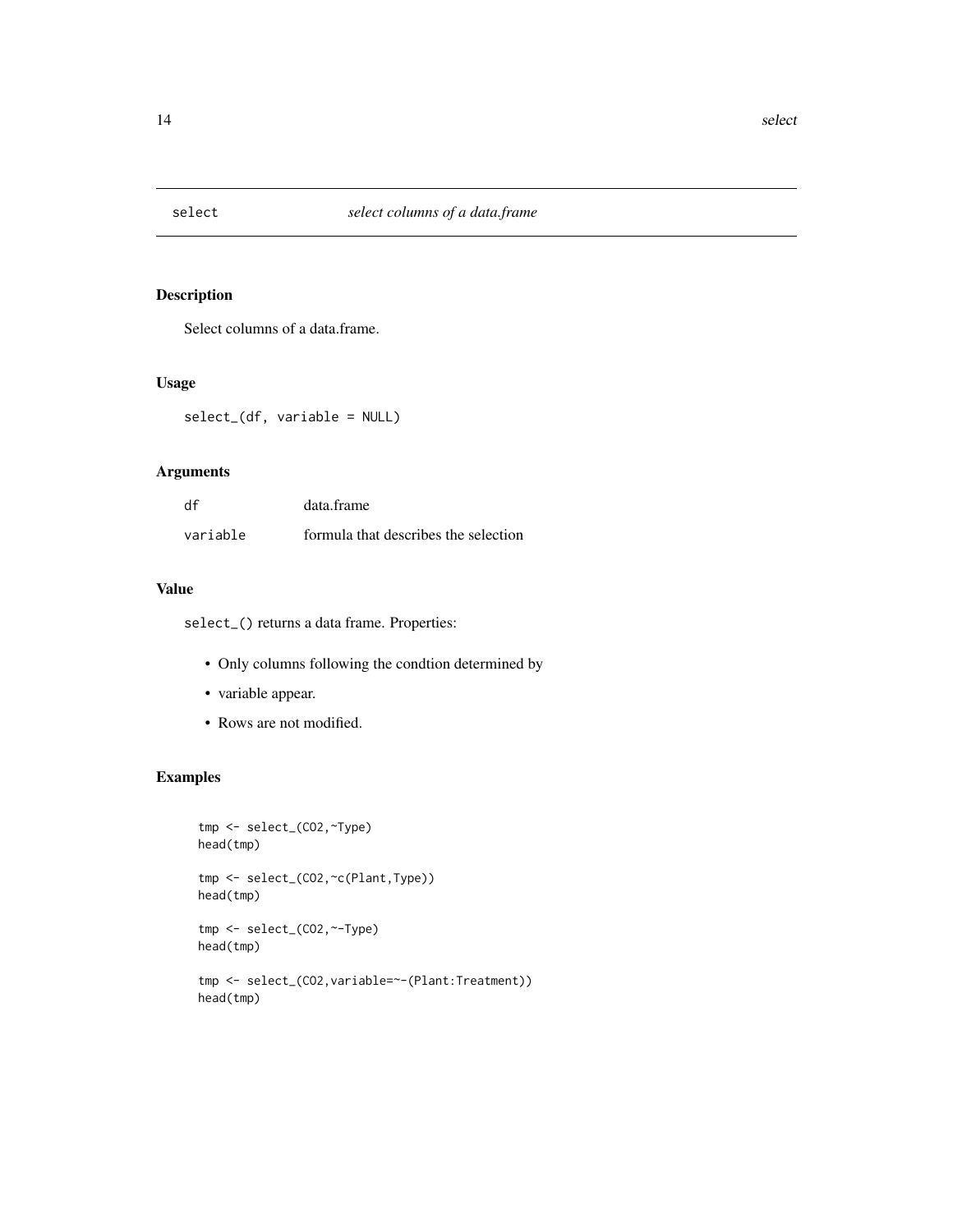<span id="page-14-0"></span>

#### Description

Summarise of formulas on a data.frame.

#### Usage

 $summarise_{d}(df, group = NULL, ...)$ 

# Arguments

| df                      | data.frame                       |
|-------------------------|----------------------------------|
| group                   | formula that describes the group |
| $\cdot$ $\cdot$ $\cdot$ | formulas to be generated         |

# Value

summarise\_() returns a data frame. If argument group is not NULL, output get its first columns called according to the names present in argument group. The following columns are called according to the name of each argument present in .... Each row corresponds to processed expressions determined in ... for each group determined in group, or over the whole data frame if group is NULL.

# Examples

```
summarise_(CO2,a=~mean(uptake),b=~sd(uptake))
```

```
summarise_(CO2, group=~c(Type,Treatment),a=~mean(uptake),b=~sd(uptake))
```
value *get or assign a value to a data.frame*

# Description

Get or assign a value to a data.frame

#### Usage

value\_(df, i, j)

'modify\_<-'(df,i,j,value)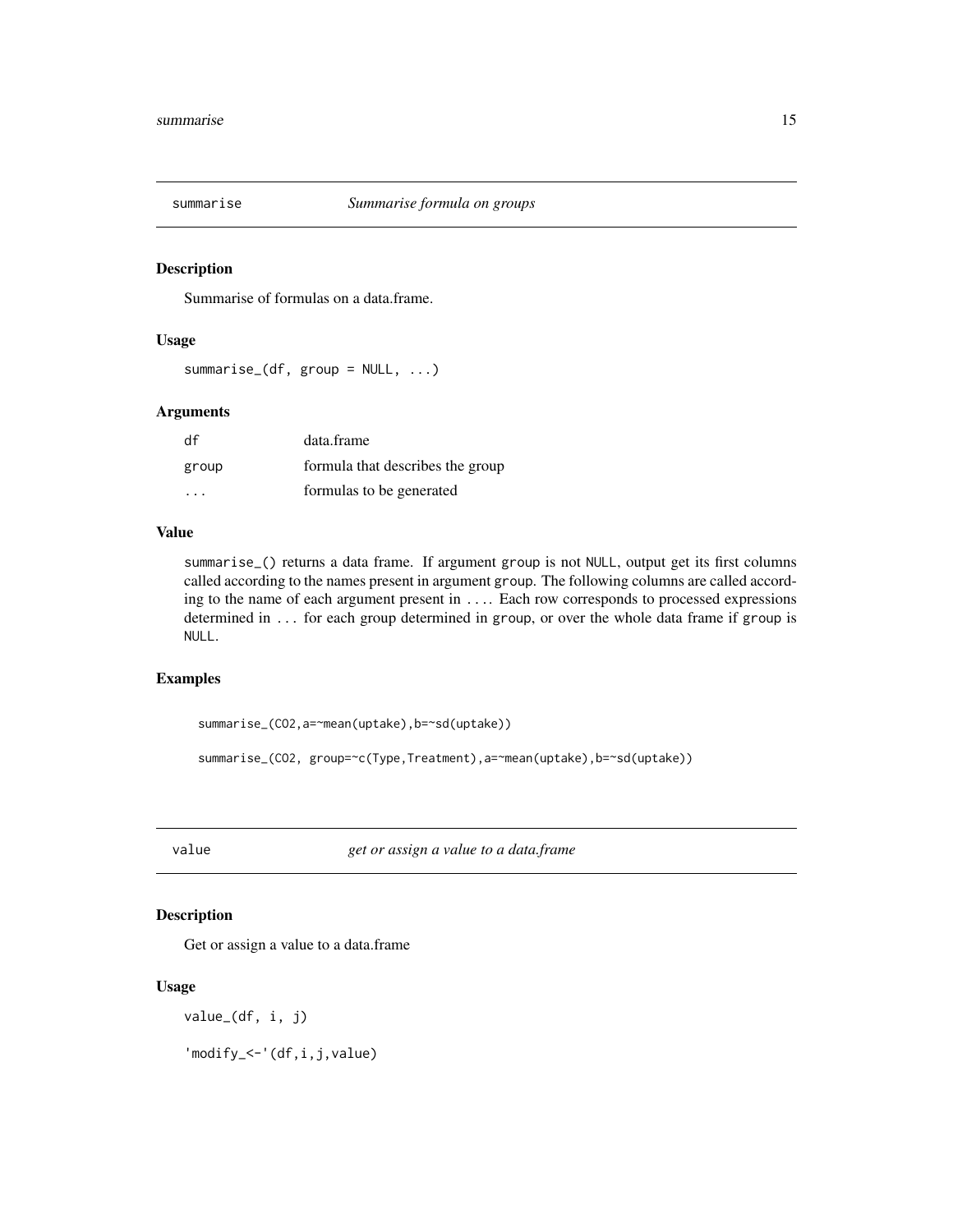16 value value value value value value value value value value value value value value value value value value

#### Arguments

| df    | data.frame           |
|-------|----------------------|
|       | row                  |
| j.    | column               |
| value | value to be assigned |

# Value

The functions value\_ and 'modify\_<-' return a data frame. Properties:

- Only rows determined by
- i appear. If
- i is missing, no row is filtered.
- Only columns determined by
- j appear. If
- j is missing, no column is filtered.

#### Besides,

- For function value\_: If argument i is non-missing and argument j is missing, the function returns an object of the same type as df. If both arguments i and j are missing, the function returns an object of the same type as df.
- For function 'modify\_<-': The function returns an object of the same type as df.

```
tmp < - value_{(CO2, 1, 2)}attributes(tmp) # data frame
tmp < - value_{0}(CO2, 1:2, 2)attributes(tmp) # data frame
tmp <- value_(CO2,1:2,2:4)
attributes(tmp) # data frame
tmp < - value_{0.7} (CO2, .2)attributes(tmp) # data frame
tmp < - value_{0.2} (02, 2)attributes(tmp) # same as CO2
tmp < - value_{(CO2)}attributes(tmp) # same as CO2
df3 \leq data.frame(id = 1:4,
                       age = c(40, 50, 60, 50),
                       dose.a1 = c(1, 2, 1, 2),
                       dose.a2 = c(2,1,2,1),
```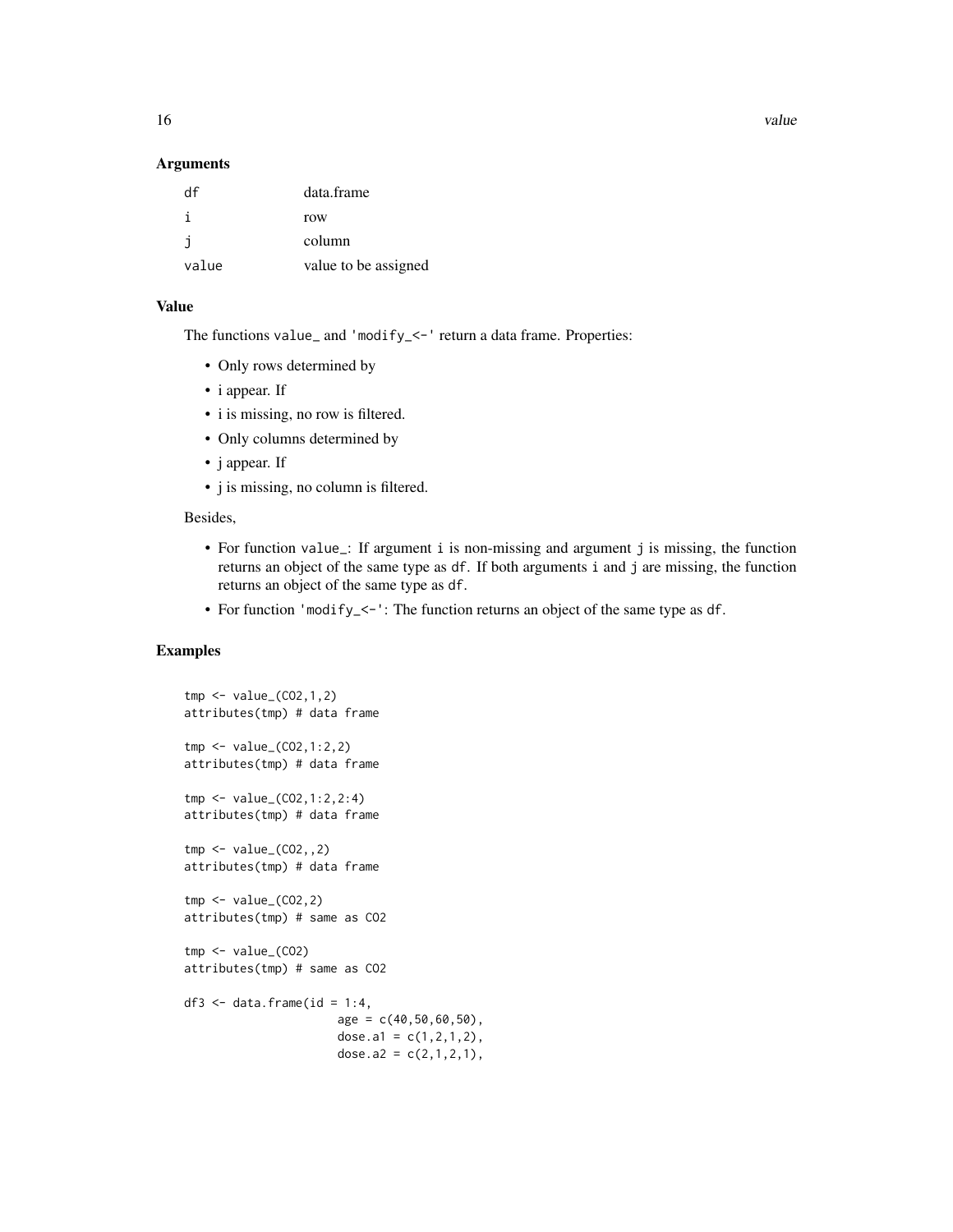'modify\_<-'(df3,1,2,6)

'modify\_<-'(df3,1:3,2:4,data.frame(c(20,10,90),c(9,3,4),c(0,0,0)))